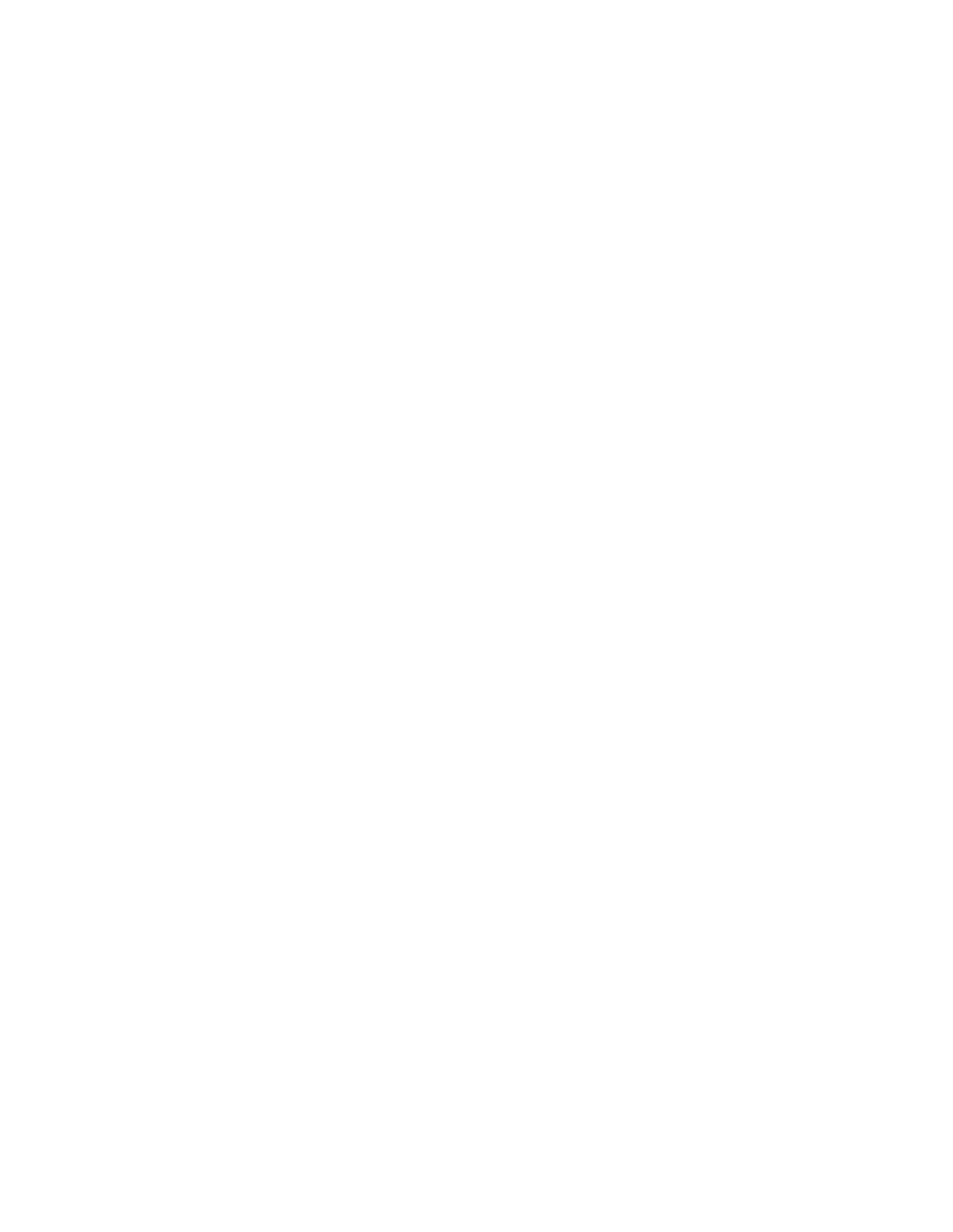**Dale Burns** Mayor City of Dunnellon

**Kathy Bryant** Commissioner Marion County BOCC

**Anne Bishop** Administrator Marion County Soil and Water

**Larry Steed** Park Manager Rainbow Springs State Park

**Michael Edwards** Senior Forester Florida Forest Service

**Tom Matthews** Public Access Planner FWC Northeast

**Robby Creech Captain** FWC Northeast Law Enforcement

**Samantha Cobble Biologist** FWC Northeast

**Cyndi Gates** Senior Land Management Specialist SWFWMD

**Jeff Sowards** Manager Rainbow Springs Aquatic Preserve

**Jason O'Donoughue Archaeologist** Division of Historical Resources

**Bob and Sue Holloway** Adjacent Property Owner **Omer and Terry Blaes** Adjacent Property Owner

**Nancy Browall** Adjacent Property Owner

**Marty Schwartz** President Marion County Audubon Society

**Jeff Glen** Director Florida Trail Association-Sandhill

**Jim Couillard Director** Marion County Parks and Recreation

**Burt Eno** President Rainbow River Conservation Inc.

**Loretta Shaffer** Director Marion County Tourism

**Joanne Black** President Dunnellon Chamber of Commerce

**Connie Santoro** President Friends of Rainbow Springs

**Athena Phillips** President Florida Native Plant-Citrus

**Chris Spontak** President Marion County Aquaholics Paddlers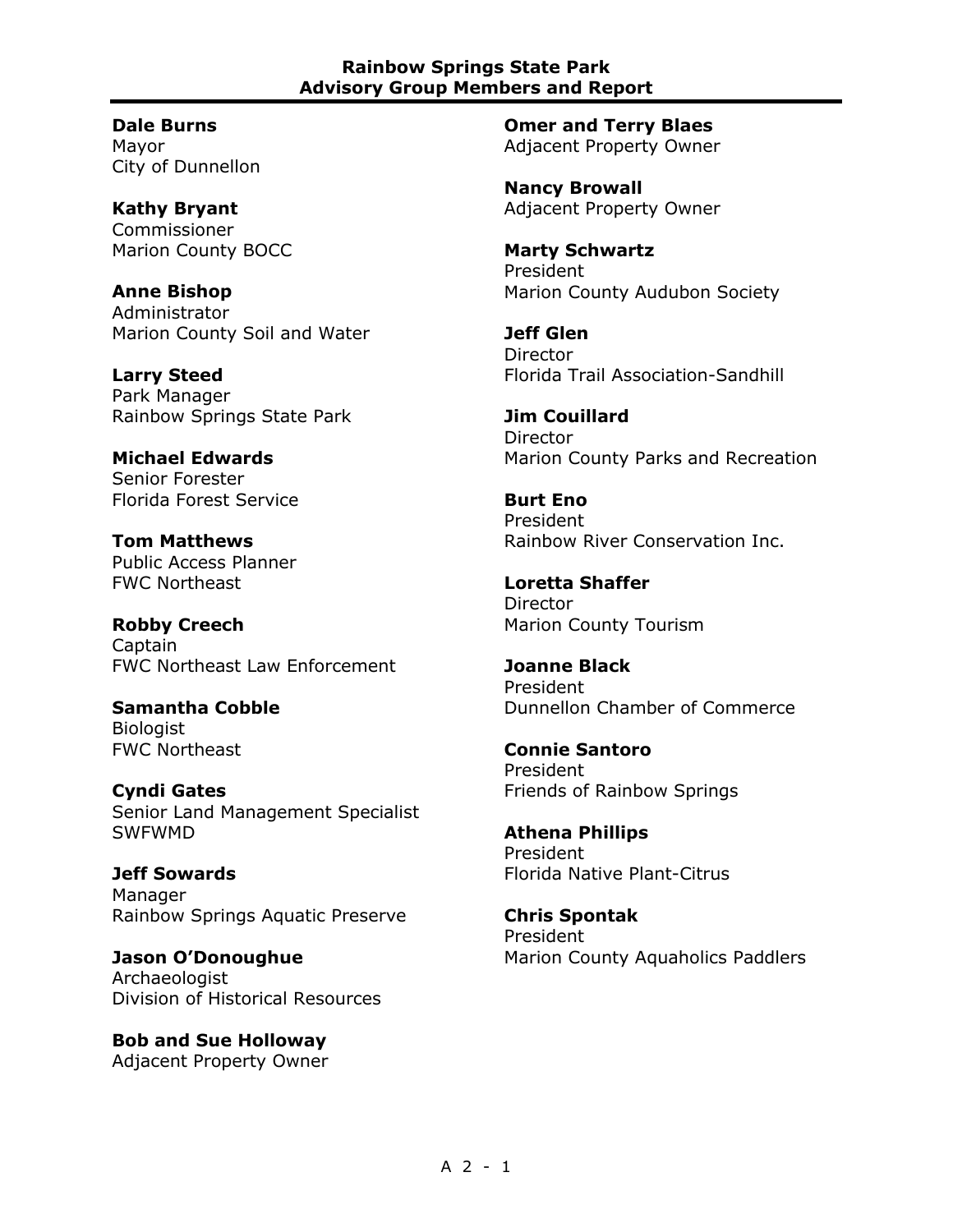The Advisory Group meeting to review the proposed unit management plan (UMP) for Rainbow Springs State Park was held virtually via Microsoft Teams Meeting on Wednesday August 18, 2021 at 9:00 AM.

Daniel Dickson represented FWC Law Enforcement, Trisha Green represented Rainbow Springs Aquatic Preserve, Greg Wiley represented Marion County Parks and Recreation, Sky Wheeler represented Marion County Tourism, and Peter Baranowicz attended with Chris Spontak to represent Marion County Aquaholics Paddlers. Appointed members unable to attend included Dale Burns, Kathy Bryant, Michael Edwards, Bob and Sue Holloway, Omer and Terry Blaes, Nancy Browall, Marty Schwartz, Sarah Younger, Jeff Glen, Jim Couillard, Robby Creech, Joanne Black, and Connie Santoro.

Attending Division of Recreation and Parks (DRP) staff members from the park, district office, and the Office of Park Planning were Larry Steed, Tina Miller, Anne Barkdoll, Dan Pearson, Clif Maxwell, Kim Tennille, Daniel Alsentzer, Preston Early, Yasmine Armaghani, and Joel Allbritton.

Mr. Allbritton began the meeting by calling roll for members and attendees, explaining the purpose of the advisory group, and thanking advisory group members for their time and participation in the meeting. Mr. Allbritton then asked each member of the advisory group to express their comments on the draft management plans. After all the comments were shared, Mr. Allbritton described the next steps for drafting the plans and the meeting was adjourned.

#### **Summary of Advisory Group Comments\_\_\_\_\_\_\_\_\_\_\_\_\_\_\_\_\_\_\_\_\_\_\_\_\_\_\_\_**

**Anne Bishop (Marion County Soil and Water)** began the meeting by stating that the plan was very detailed and that she didn't have any comments at this time.

**Tom Matthews (FWC Northeast)** stated that we need to consider wildlife disturbance in all of the various forms when developing new public access opportunities or doing any other management other that habitat management.

**Daniel Dickson (FWC Northeast Law Enforcement)** commented that they have no comment or issue with the management plan.

**Cyndi Gates (SWFWMD)** commented on and explained the details of the restoration activities that are being conducted on Rainbow River Ranch. Mrs. Gates noted a few typos in the abbreviations of the Southwest Florida Water Management District in the document and asked for clarification of exotic goals and surveys. Mrs. Gates commented that the lease with SWFWMD is not listed in the Acquisition History and discussed the missing parcel from the management plan maps that needs to be included. Joel Allbritton responded to the missing parcel question and detailed that there is an ongoing lease amendment with SWFWMD to amend that parcel into the park boundary. Anne Barkdoll then commented on and addressed the questions concerning the exotic goals and surveys.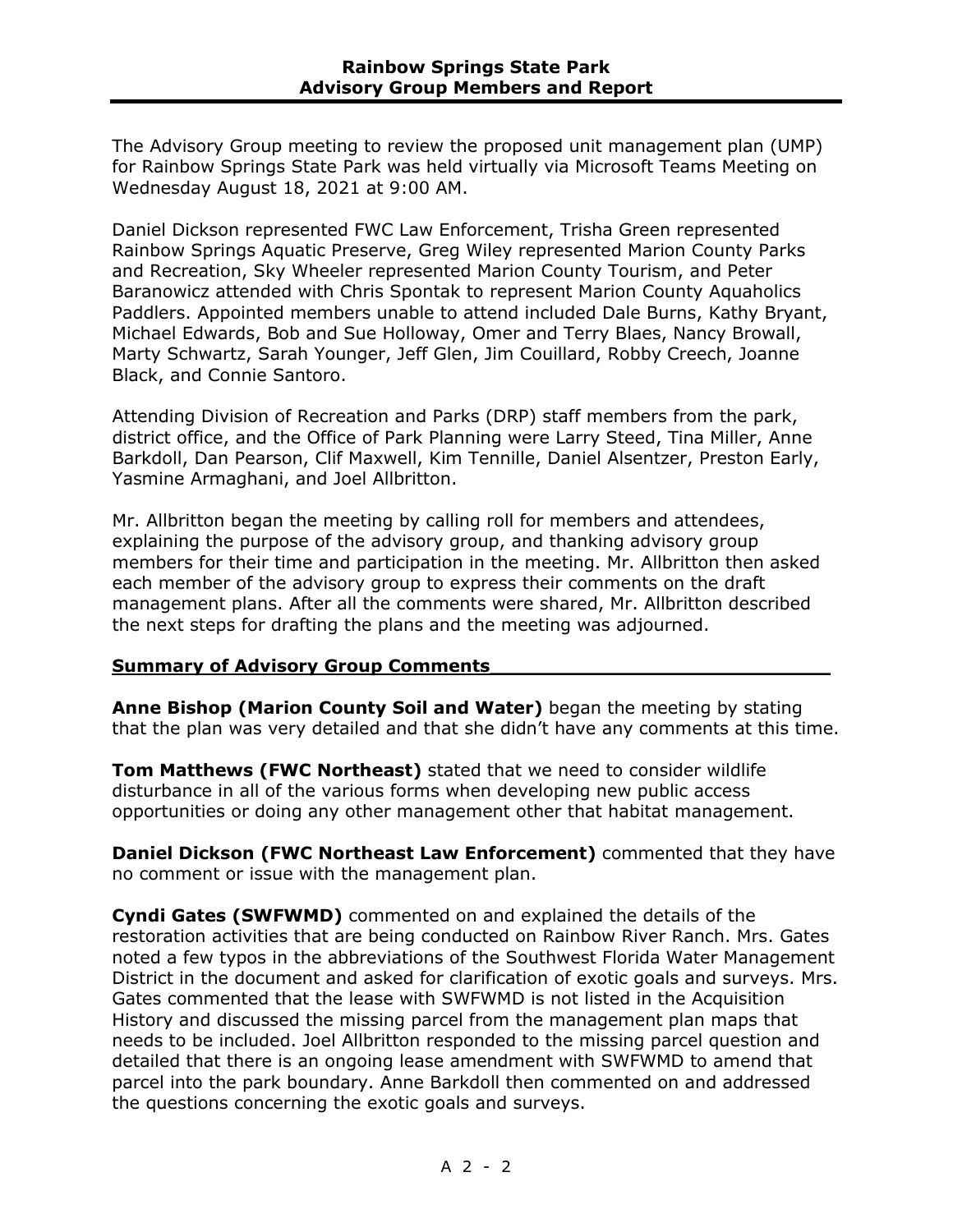**Trisha Green (Rainbow Springs Aquatic Preserve)** read through an email from Jeff Sowards the aquatic preserve manager detailing his comments on the plan. These comments included editorial and formatting issues as well as updated species names for the vermiculated sailfin catfish and status descriptions for the glass bottom boats. Mrs. Green relayed Mr. Sowards concerns about the proposed paddle craft drop-off and issues with access and stormwater due to two way vehicular traffic. Anne Barkdoll clarified that the proposal for a paddle craft drop-off was for pedestrian use only by either carrying or using a portage cart to get vessels from the drop-off location to the launch area. Mrs. Green noted that she would relay the responses to the questions and comments to Jeff Sowards.

**Jason O'Donoughue (Historical Resources)** stated that overall the plan looks pretty good and that the goals and objectives in regards to historical resources were good and achievable. Mr. O'Donoughue expressed his concerns in regards to discrepancies in the listing of resources in the plan and the resources that the Florida Master Site File show for the park. Mr. O'Donoughue stated that he would compile a list of the discrepancies and send them to Joel Allbritton for making the edits. Mr. O'Donoughue also stated that DHR would like to see all of the sites be visited on an annual or biannual basis.

**Greg Wiley (Marion County Parks and Recreation)** stated that he did not have any comments on the plan but asked if there was anything in the plan about a connection to the Cross Florida Greenway. Joel Allbritton explained that there was not anything in the plan currently that talked about a connection but that the idea would be looked into more. Mr. Wiley expressed his support of a connection to the Cross Florida Greenway and that it could connect the park to Dunnellon via a pedestrian bridge that the county is currently working on.

**Sky Wheeler (Marion County Tourism)** commented that the plan was a very nice plan and well put together but that she had not received any comments from Loretta Shaffer to relay to the group.

**Athena Phillips (Florida Native Plant Society)** commented that this is one of the most thorough plans that she has seen. Mrs. Phillips asked about the upland forest and upland mixed woodlands natural communities management and why they were mentioned so briefly and not on the natural communities map. Mrs. Phillips asked about cogon grass treatments along the roadside of the Griffiths addition and partnerships with other agencies on exotic treatments. Mrs. Phillips asked whether fertilizers or irrigation were used in the ornamental gardens near the headspring. Anne Barkdoll responded that the upland mixed woodlands and upland forest are on the natural communities map but that they are such a small area that it is very hard to see on the map but that she would revisit the area and make changes as necessary. Anne Barkdoll then detailed the cogon grass treatments, partnerships with other agencies on treatments, funding sources that the park receives for exotic treatments, and that there are no fertilizers used in the gardens. Joel Allbritton read a message from Tina Miller in the chat that said that no fertilizers or irrigation are used in the gardens.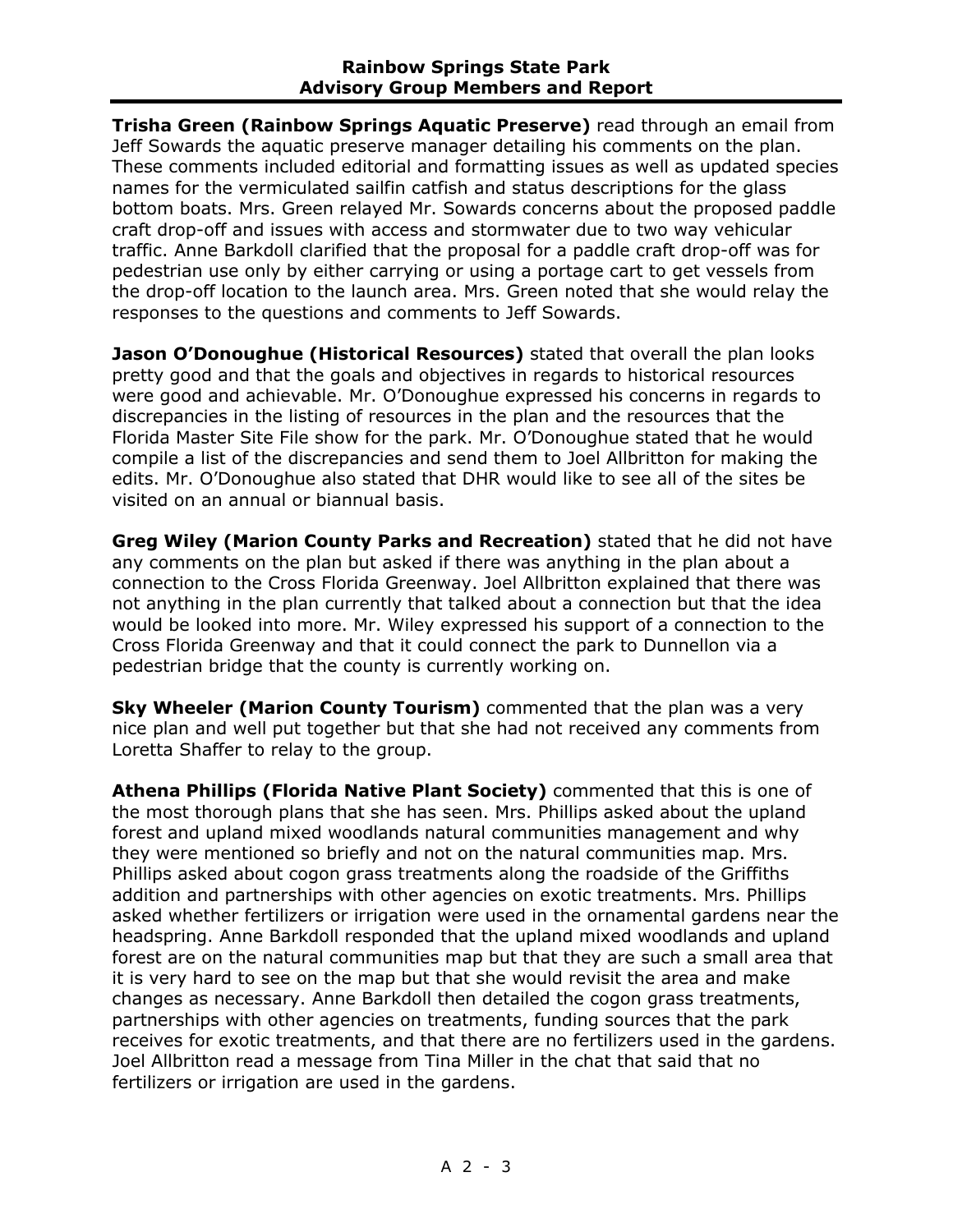**Chris Spontak (Marion County Aquaholics)** deferred his comments to another member of the group Pete Baranowicz whom he said has more knowledge of state parks. Mr. Baranowicz stated that he did not have time to read the entire management plan but that he was able to read about half of the document. Mr. Baranowicz expressed his concerns about the proposed paddle craft drop-off and issues with access and stormwater due to two way vehicular traffic. Mr. Baranowicz commented that we should look at the system that Juniper Springs uses for the portage of vessels to the water via a portage cart. Joel Allbritton clarified that the proposal for a paddle craft drop-off was for pedestrian use only by either carrying or using a portage cart to get vessels from the drop-off location to the launch area.

**Samantha Cobble (FWC Northeast Biologist)** detailed the line transect distance sampling survey for gopher tortoises that was conducted in 2018. Mrs. Cobble commented on the restoration efforts of removing sandpine and planting longleaf pine and how important this is to the gopher tortoise.

**Larry Steed (Park Manager)** discussed the paddle craft proposal and the potential to alter the route to not use the emergency access road but instead use the newly installed sidewalk that runs by the new bathhouse.

**Burt Eno (Rainbow River Conservation Inc)** commented that the water quality and quantity discussions and references are old and outdated. Mr. Eno stated that the Atkins report from 2012 states 18% loss in flow, but actual loss is more significant than that. Mr. Eno commented that the referenced SWFWMD MFLs are flawed as they state the withdrawal of water is only affecting the flows by 2%. Mr. Eno discussed the DOAH judge and Lawsuits between SWFWMD and RRC. Mr. Eno also commented that water decline has been 20% or more in last 20-25 years and discussed inadequacies of BMAP and need for more accurate analyses. Mr. Eno commented that RCC is not getting cooperation from DEP or SWFWMD on correcting problems on Rainbow River. Mr. Eno discussed the recreational study on Rainbow River from 2012 and how it is old and outdated as well as how recreation on the Rainbow River is causing significant effects to the river and its health via turbidity and extensive algae growth. Mr. Eno stated that RCC does not want increased recreational use on the river until we can get a handle on the issues he brought forward. Anne Barkdoll and Dan Pearson commented that we will be reviewing and updating the hydrological sections and the references to old reports and studies.

Joel Allbritton asked if there were any additional members of the public or advisory group members that would like to speak as well as provided his contact information to everyone via screenshare and the chat. Mr. Allbritton explained the various ways to provide comments to him and that the comment period would be open until September 1, 2021. Mr. Baranowicz commented on the various rules prohibiting motorized vehicles and swimming within the park that is not in the designated swimming area and asked about enforcement of these rules via park or FWC Law Enforcement. Mr. Baranowicz suggested that during summer months FWC Law